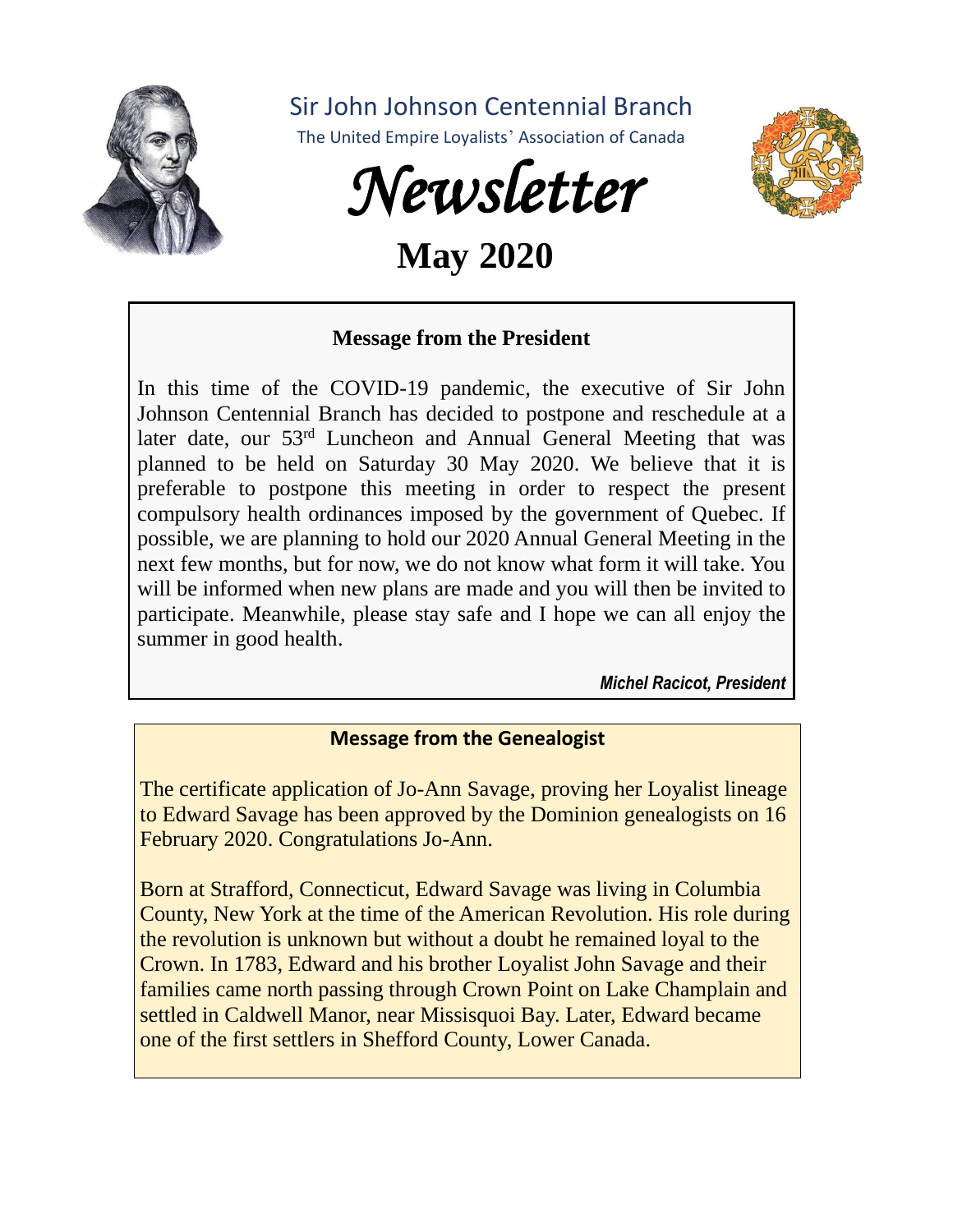## **Message from the Genealogist**

*(Continued)* The certificate application of Carolyn Coffin-Caputo, proving her Loyalist lineage to Alexander Brotherton, has been approved by the Dominion genealogists on 24 March 2020. Congratulations Carolyn.

A native of Scotland Alexander Brotherton, a carpenter by trade, had settled in Dutchess County, New York prior to the American Revolution. In 1777, he joined the British Army under General Burgoyne and served under Captain Twist Commanding Engineers as a carpenter. In 1784, Brotherton finally settled in the Gaspe area, Province of Quebec, along with many other Loyalists.

*Michel Racicot, Genealogist*

# Evelyn Lewis' 70 years in the Order of the Eastern Star celebrated in a big way

Last December, long-time member and our Secretary from 2015 to 2019, Evelyn Lewis, celebrated her 70 years in the Order of the Eastern Star.

And just recently Evelyn celebrated her 99<sup>th</sup> birthday anniversary.

# **------------------------** Adelaide Lanktree celebrated as 70 Year Member of the Order of the Eastern Star

In January, Branch Membership Chair and Past President Adelaide Lanktree also celebrated her 70 years as a member of the Order of the Eastern Star.

And that same month, Adelaide celebrated her 93<sup>rd</sup> birthday anniversary.

# Congratulations Evelyn and Adelaide on these amazing milestones!

**2**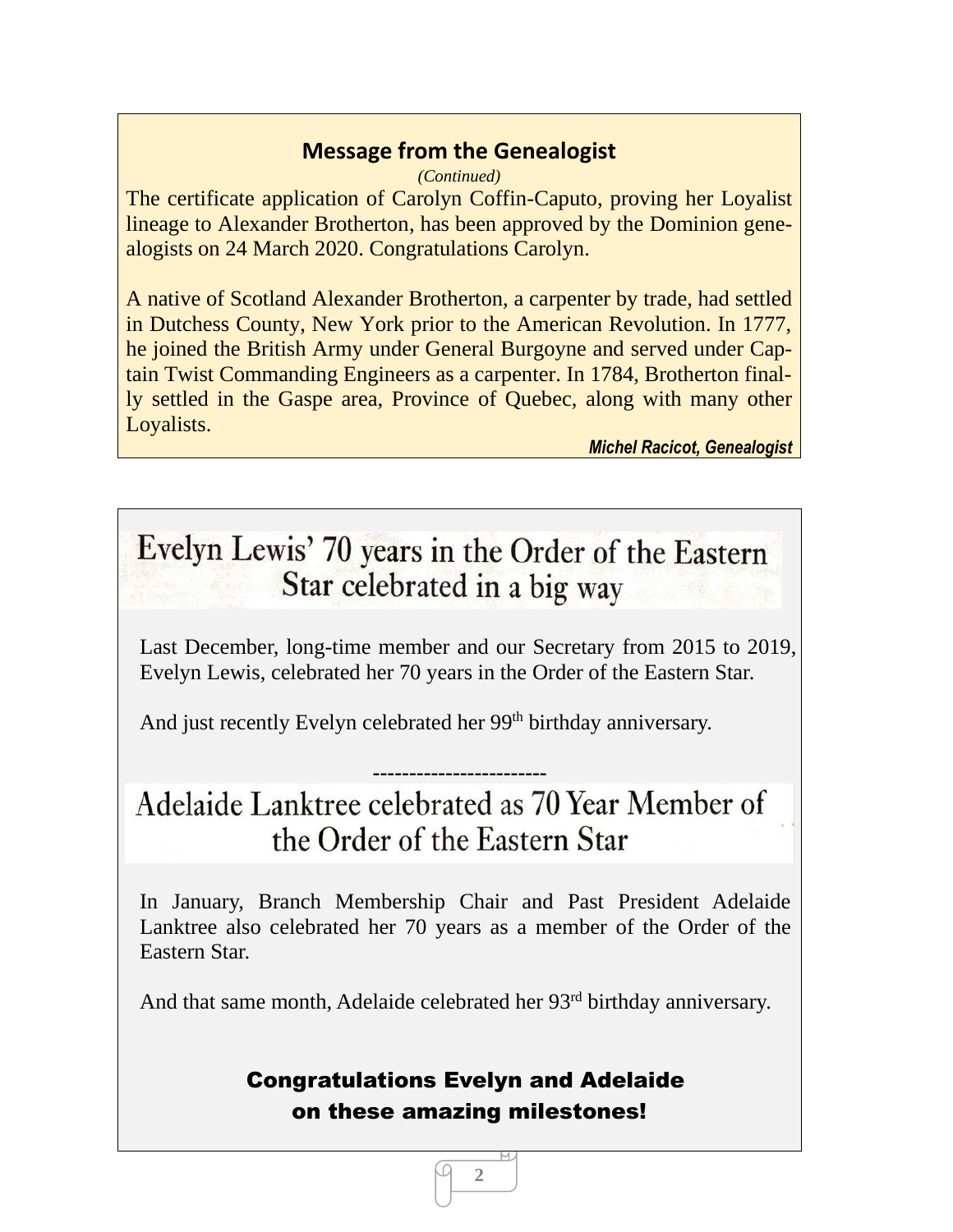### **New UELAC Online Membership System**

The new UELAC Online Membership System which enables members to join, renew and pay their membership to a UELAC Branch, is available to all members and to those who want to join us. But it is important to remind you that the present branch membership renewal (by cheque and regular mail) continues to be available to all.

#### ------------------------------ **Introducing the new UELAC Online Membership System**

Here are the steps you will need to do the first time you set up your online membership account:

- 1. Go to uelac.ca
- 2. Scroll down to "First Time Logging In" and then "Click here to set up your account."
- 3. Enter your email address (must be same one as is stored in your membership record)
- 4. Click on "Get new password"
- 5. If you then see an "Error: The email address isn't correct" message, be sure you have entered your email address correctly. If so, then your email address has probably not been stored correctly in the membership system - Please sent an email to loyalist.trails@uelac.org from your correct email address indicating your name, the branch you belong to, and that you received an email incorrect error when trying to log in. We will check into the problem and get back to you - have patience.
- 6. You will then receive an email message from WordPress with a link in it.
- 7. Click on the link.
- 8. A page will show in your browser. In the "New password" box, the system will have inserted a sample password. At this point the password has NOT been set; it is only an example.
- 9. You can replace that password by deleting it and entering the password you would like to use in that same box (either way, be sure to record the password).
- 10.Click on "Reset Password" (Now a password is being set)
- 11.A smaller box will then appear; in the green box, click on "log in"
- 12.On this screen, enter your email address and the new password, and click "log in"
- 13.You should then see the UELAC Members page, which has a link to the "My Account" page

#### **Your new UELAC Online Membership account is now set up.**